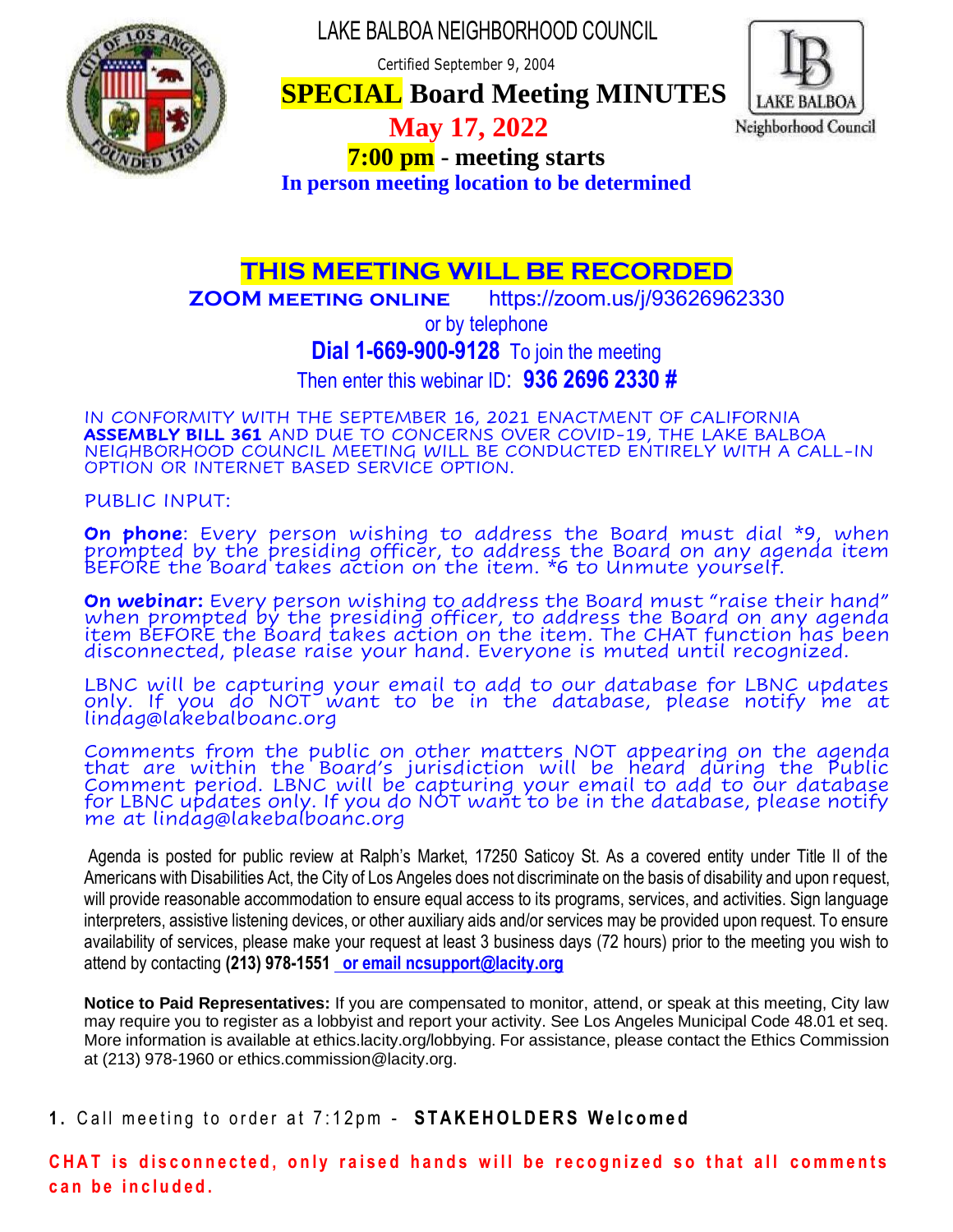- **2.** Pledge of Allegiance Led by Danica Middleton
- **3.** Roll Call Present: Linda Gravani, Ruth Doxsee, Danica Middleton, Allen Nelson, Jasmine Garcia, Carol Newman, Sandy Joseph Tom Riley, Linda Schwering – we have quorum

4 Discussion and possible action to adopt May 17, 2022 Agenda Change # 9 to ALTERNATE SIGNER – Ruth Doxsee motioned to accept the agenda as amended, Danica Middleton seconded. 8 yes, 0 noes & Jasmine Garcia Abstained.

NOTE: Presiding Officer: Please prompt the public to either **dial \*9** if on the phone AND \*6 to Unmute yourself or **"raise your hand"** if on the website to address the board on NON-agenda items

#### **AB 361 Updates -**

Public comment cannot be required to be submitted in advance of the meeting, only real-time public comment is required. If there are any broadcasting interruptions that prevent the public from observing or hearing the meeting, the meeting must be recessed or adjourned. If members of the public are unable to provide public comment or be heard due to issues within the Neighborhood Council's control, the meeting must be recessed or adjourned.

**5) PUBLIC COMMENTS: PLEASE ADVISE US IF YOU ARE A REGISTERED LOBBYIST.** Comments from the Public on Non-Agenda items, Issues, Announcements and Complaints within the jurisdiction of the Lake Balboa NC. The Brown Act, **prevents the board from commenting** on your comments. We are making note of them. 2 minutes per speaker. You can email comments to LBNC President: lindag@lakebalboanc.org Last month a stakeholder has issues in his neighborhood but did NOT forward an email so LBNC could not address his issues. NO PUBLIC **COMMENTS** 

### **6) BOARD COMMENTS:** 2 minutes per board member

**Danica Middleton announced Movie in the Park (Louise Park) has been approved. June 11, 2022 Movie show time 8pm**

**7)** Discussion and possible action regarding **LBNC's open board seats - Gravani**

### **LBNC has 1 senior seat and, 1 organizational seat and another effective 1 Jul when Tom Riley leaves.**

*BYLAWS - Section 6: Vacancies – Vacancies on the Board shall be filled using the following procedure:* 

*A. Any "Stakeholder" interested in filling a vacancy on the Board shall submit a written application to the Board, providing that Community Stakeholder is qualified for that particular seat. The Board shall cause the matter to be placed on the agenda for the next regular meeting of the Board.* 

*B. The Board shall vote on the application at the meeting. If multiple applications for one (1) seat have been submitted, the candidate with the most votes wins. In the event of a tie, a coin toss between the candidates with the most votes shall determine the seat appointment*

### **8) Discussion and possible action regarding the possible appointment to Senior Seat – Gravani**

One application for consideration: Lydia Jerosimich short discussion regarding qualifications and personal data. Motion was made to appoint by Linda Gravani seconded by Linda Schwering. 9 yes, 0 noes, 0 abstentions Oath of office administered

- **9)** Discussion and possible action **regarding Second ALTERNATE Signer – Schwering Motion was made to appoint Ruth Doxsee by Gravani, seconded by Middleton, 9 yes, 0 noes, 0 abstentions.**
- **10)** Discussion and possible action **regarding How to award the TASC 5K entries Offer to stakeholder via social media.**

### **7:34PM Board member James Brown joined the meeting.**

- 11) **BUDGET:** Discussion and possible action regarding **the April 2022 Monthly Expense Report (MER) Schwering MER NOT AVAILABLE no vote**
- 12) **BUDGET:** Discussion and possible action regarding the **possible reallocation of funds within the LBNC 2021- 2022 budget Schwering \$6,577 to replenish 2 EP bins for 1st responders. ½ to be spent this fiscal year for Woodley Lakes. Credit card can be used to purchase items at SOS. Action tabled until 6/1/2022 to determine if funds are available**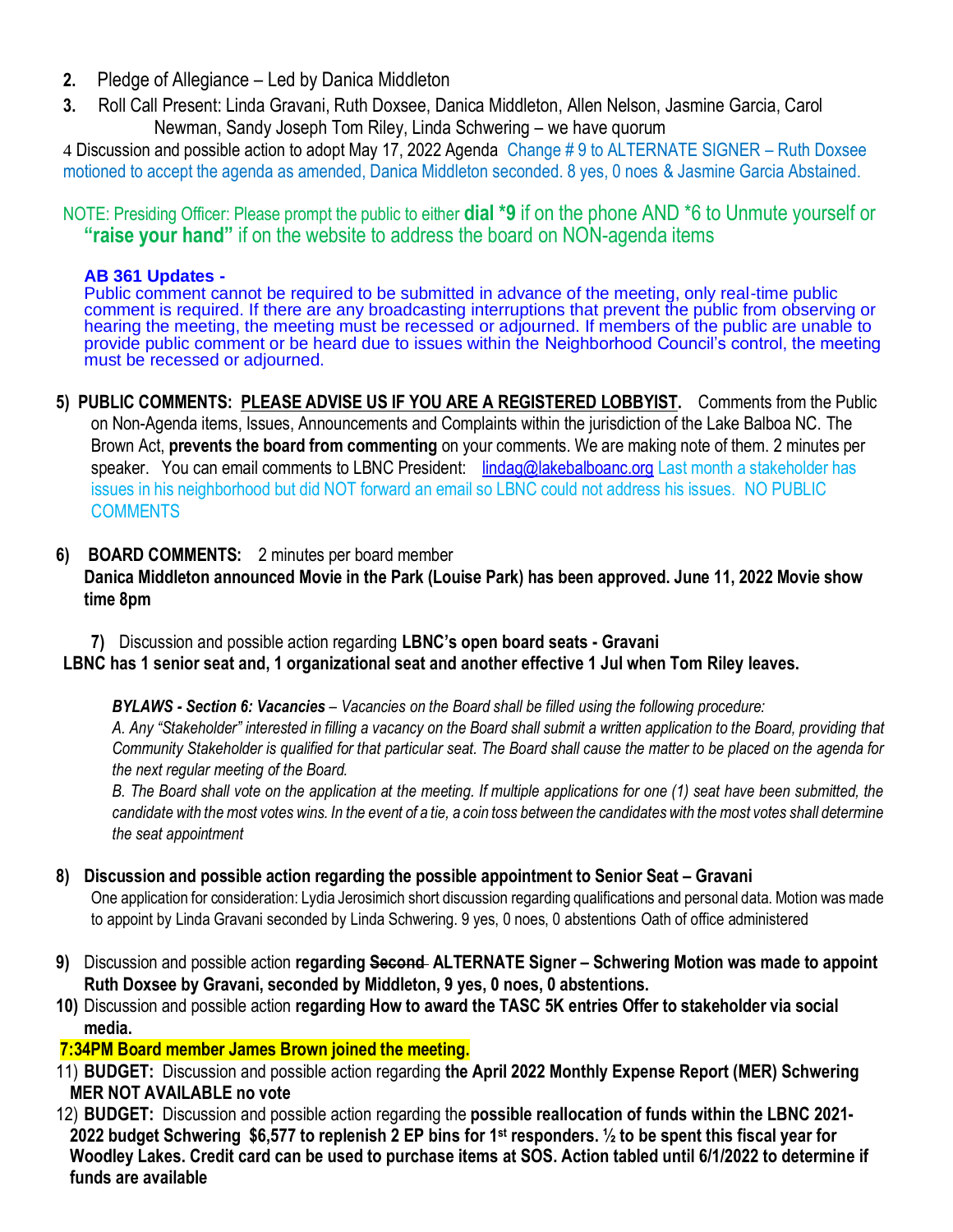13) **BUDGET:** Discussion and possible action regarding the **LBNC 2022-2023 budget and possible rollover funds Schwering Office Operations \$13500, Outreach \$10,000, Elections \$5,500, General and Operational subtotal \$29500, NPG \$2500 total \$32,000. Motion to accept as stated, Gravani seconded by Middleton, yes 8, noes 0, 2 ineligible. Administrative packet will be presented at 6/1/2022 meeting for final approval**

#### **14) REMINDER FUNDING DEADLINES:**

- 1) May 20 FINAL date to request **event approval**
- 2) June 1 FINAL date to submit **check payment**
- 3) June 20 FINAL date for **bank card transactions**
- **15) THANK YOU LBNC Board Members AND Neighborhood Watch Block Captains for all YOU do behind the scenes for our community –**
- 16) **Adjournment 8:35pm**

# **Next Regular Meeting of the Lake Balboa Neighborhood Council Wednesday June 1, 2022 at 6:30 PM unless in person**

**For your convenience, the Bylaws are available on our website www.lakebalboanc.org**" **i**n compliance with Government Code section 54957.5, non-exempt writings that are distributed to a majority or all of the board in advance of a meeting, may be viewed at our website by clicking on the following link: www.lakebalboanc.org, or at the scheduled meeting. In addition, if you would like a copy of any record related to an item on the agenda, please contact danica@lakebalboanc.org our current secretary

> .**P.O. Box 7720, Lake Balboa, CA 91409 -- Voicemail (818) 779-9026 Visit our website: www.LakeBalboaNC.org** Complete the survey www.LakeBalboaNC.org/survey **ALL MEETINGS ARE OPEN TO THE PUBLIC**

See next page for Committee meeting schedules and ZOOM access